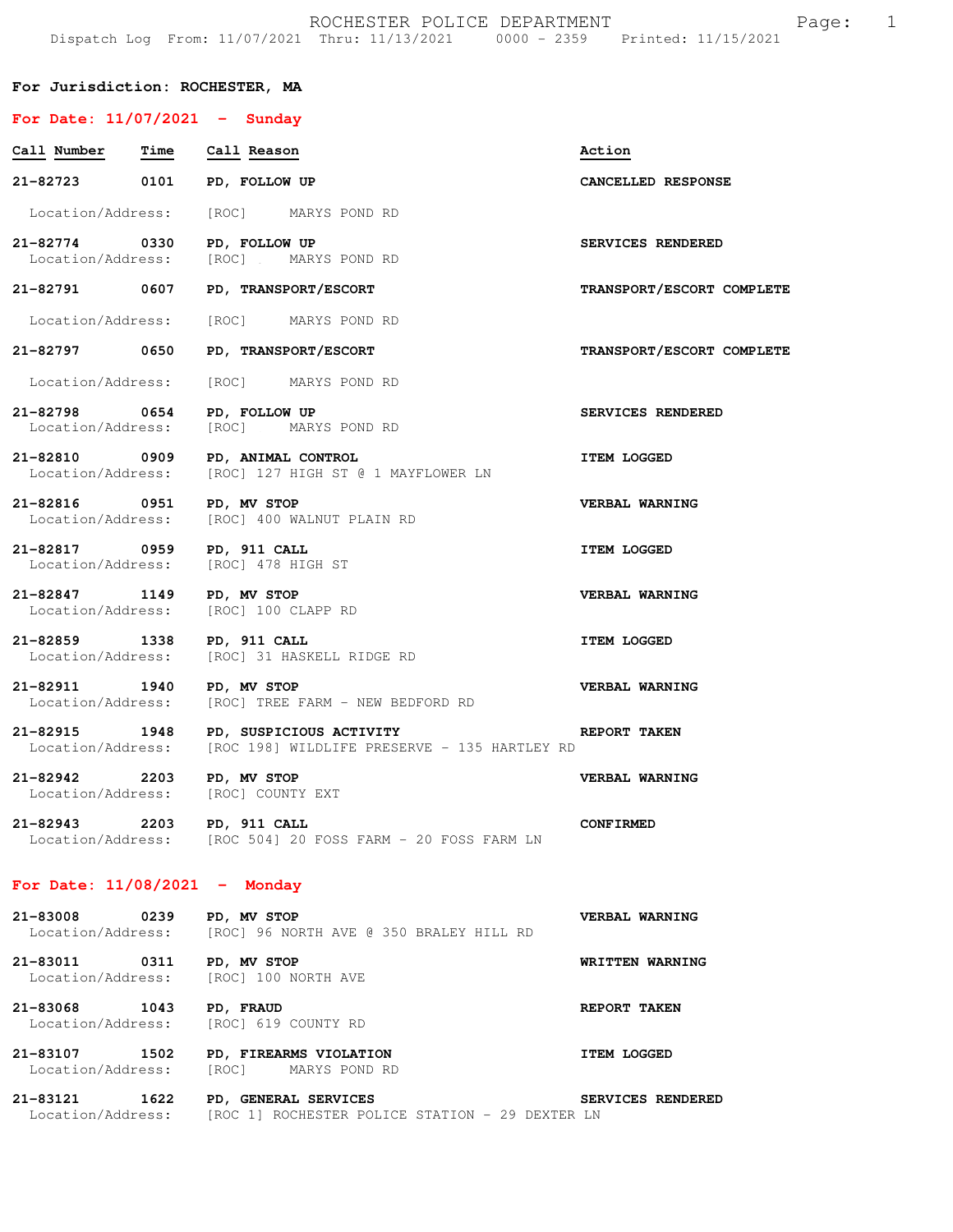## **For Date: 11/09/2021 - Tuesday**

|                                                        | 21-83299 0724 PD, BURGLAR ALARM<br>Location/Address: [ROC 657] 192 MATTAPOISETT RD                             | <b>FALSE ALARM</b>             |
|--------------------------------------------------------|----------------------------------------------------------------------------------------------------------------|--------------------------------|
| 21-83321 0954 PD, ANIMAL CONTROL                       | Location/Address: [ROC] 126 MATTAPOISETT RD                                                                    | <b>ITEM LOGGED</b>             |
| 21-83358 1431 PD, 911 CALL                             | Location/Address: [ROC 115] COVANTA SEMASS - 141 CRANBERRY HWY                                                 | <b>ITEM LOGGED</b>             |
| 21-83396 1719                                          | PD, MV ERRATIC<br>Location/Address: [ROC 128] SEASONS CORNER MARKET - 8 CRANBERRY HWY                          | <b>ITEM LOGGED</b>             |
| 21-83401 1733 PD, BURGLAR ALARM                        | Location/Address: [ROC 93] ROCHESTER TOWN HALL ANNEX - 37 MARION RD                                            | <b>INVESTIGATED</b>            |
| 21-83414 1936<br>Location/Address: [ROC] 25 RANDALL RD | PD, SUSPICIOUS ACTIVITY                                                                                        | UNFOUNDED                      |
| Location/Address: [ROC] 37 BENNETT RD                  | 21-83418 1950 FD, FIRE ALARM<br>Location/Address: [ROCL 37 BENNETT RD                                          | SERVICES RENDERED              |
| 21-83451 2245 PD, MV STOP                              | Location/Address: [ROC 93] ROCHESTER TOWN HALL ANNEX - 37 MARION RD                                            | <b>VERBAL WARNING</b>          |
| For Date: $11/10/2021$ - Wednesday                     |                                                                                                                |                                |
|                                                        | 21-83588 1105 PD, SUSPICIOUS ACTIVITY<br>Location/Address: [ROC] 628 WALNUT PLAIN RD                           | <b>INVESTIGATED</b>            |
| 21-83623 1407 PD, 911 CALL                             | Location/Address: [ROC 580] 12 ROUNSEVILLE RD                                                                  | <b>INVESTIGATED</b>            |
| 21-83622 1408                                          | FD, MEDICAL                                                                                                    | TRANSPORTED TO HOSPITAL        |
| Location/Address:                                      | [ROC] 232 CUSHMAN RD, ROCHESTER - 232 CUSHMAN RD                                                               |                                |
| 21-83627 1434<br>Location/Address:                     | FD, OUTSIDE SMOKE<br>[ROC 335] ROSE - 628 WALNUT PLAIN RD                                                      | <b>INVESTIGATED</b>            |
|                                                        | 21-83637 1522 PD, 911 CALL<br>Location/Address: [ROC 397] DUVAL - 188 BRALEY HILL RD                           | <b>CONFIRMED</b>               |
|                                                        | 21-83653 1654 PD, LOST/RECOVERED PROPERTY<br>Location/Address: [ROC 120] MATTS BLACKBOARD - 565 ROUNSEVILLE RD | SERVICES RENDERED              |
| 21-83671 1838                                          | PD, SUSPICIOUS ACTIVITY<br>Location/Address: [ROC 741] 5 MARTIN CIR                                            | <b>ITEM LOGGED</b>             |
| 21-83712 2219 PD, MV STOP                              | Location/Address: [ROC] 712 MARYS POND RD @ 75 COUNTY RD                                                       | <b>ITEM LOGGED</b>             |
| For Date: $11/11/2021$ - Thursday                      |                                                                                                                |                                |
|                                                        | 21-83771 0135 PD, SUSPICIOUS ACTIVITY<br>Location/Address: [ROC 128] SEASONS CORNER MARKET - 8 CRANBERRY HWY   | <b>INVESTIGATED</b>            |
| 21-83820 0905 FD, MEDICAL                              |                                                                                                                | <b>TRANSPORTED TO HOSPITAL</b> |
|                                                        | Location/Address: [ROC 242] HATHAWAY - 144 PINE ST                                                             |                                |

**21-83848 1057 PD, MV STOP VERBAL WARNING**  Location/Address: [ROC 331] SHERRY - 77 HILLER RD

**21-83884 1421 PD, FIREARMS LICENSING SERVICES RENDERED**  Location/Address: [ROC 1] ROCHESTER POLICE STATION - 29 DEXTER LN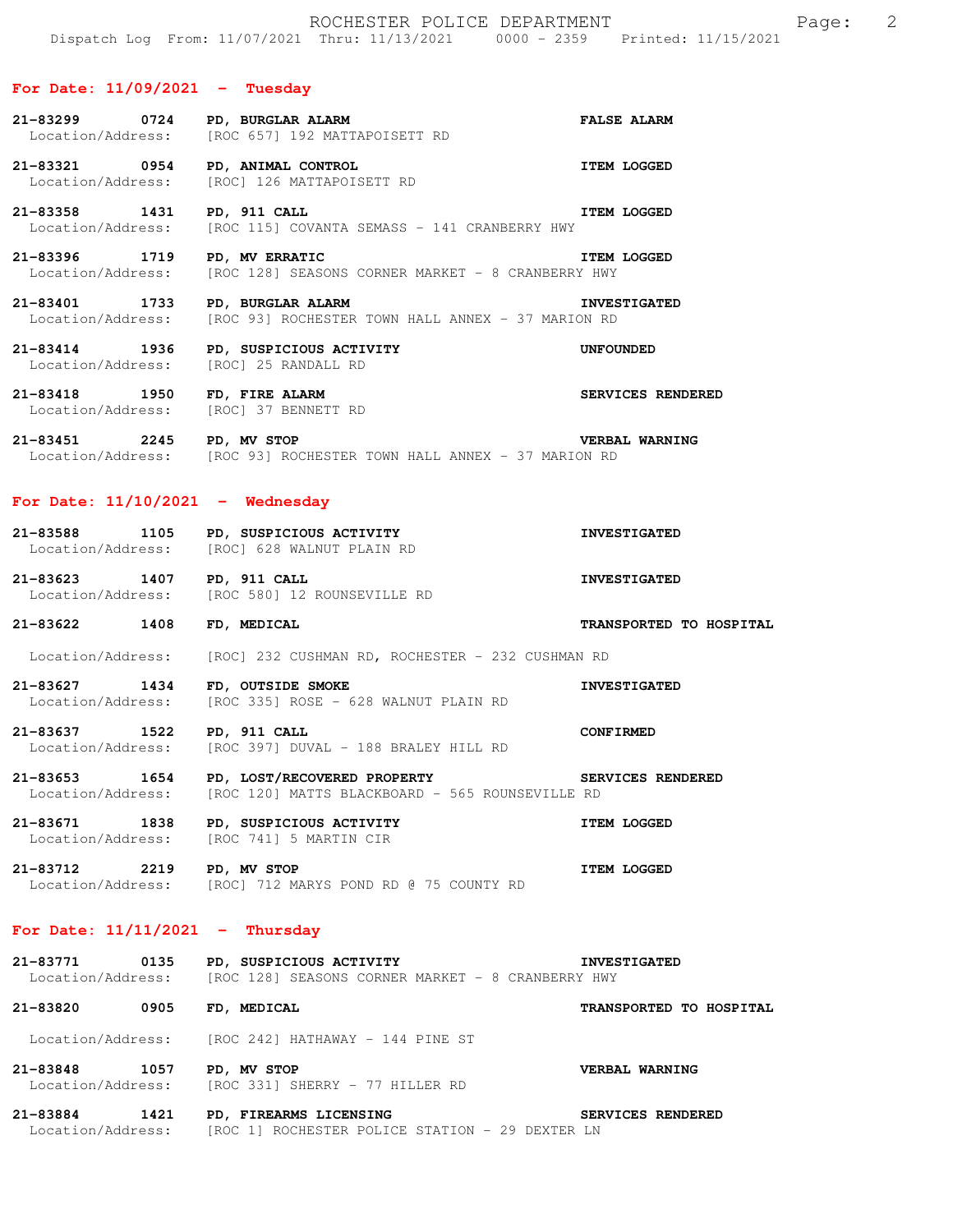**21-83885 1423 PD, FIREARMS LICENSING SERVICES RENDERED**  Location/Address: [ROC 1] ROCHESTER POLICE STATION - 29 DEXTER LN **21-83935 1811 PD, ROAD HAZARD UNFOUNDED**  Location/Address: [ROC] 290 MATTAPOISETT RD @ 350 NEW BEDFORD RD 21-83953 1916 PD, 911 CALL **DETERVIER IN THE UNFOUNDED** Location/Address: [ROC] 31 HASKELL RIDGE RD [ROC] 31 HASKELL RIDGE RD **21-83955 1934 PD, MV STOP VERBAL WARNING**  Location/Address: [ROC 106] GIFFORD PARK BALLFIELDS - 25 MARYS POND RD **21-83956 1949 PD, MV STOP VERBAL WARNING**  Vicinity of: [ROC 83] ROCHESTER HISTORICAL MUSEUM - 355 COUNTY RD **21-83960 2014 PD, GENERAL SERVICES REPORT TAKEN**  Location/Address: [ROC 42] OLD COLONY REGIONAL VOCATIONAL HIGH SCHOOL - 476 NORTH AVE **For Date: 11/12/2021 - Friday 21-84048 0215 PD, SUSPICIOUS ACTIVITY INVESTIGATED**  Location/Address: [ROC 57] ADRIANS PACKAGE STORE - 711 MARYS POND RD **21-84080 0506 FD, MEDICAL TRANSPORTED TO HOSPITAL**  Location/Address: [ROC] 340 NECK RD, ROCHESTER - 340 NECK RD **21-84110 0839 PD, MV LOCKOUT SERVICES RENDERED**  Location/Address: [ROC 8] ROCHESTER SENIOR CENTER - 67 DEXTER LN

**21-84115 0852 PD, 911 CALL CONFIRMED**  Location/Address: [ROC 115] COVANTA SEMASS - 141 CRANBERRY HWY

**21-84128 0937 PD, GENERAL SERVICES SERVICES RENDERED**  [ROC 547] 479 SNIPATUIT RD

## **21-84136 1022 FD, MEDICAL TRANSPORTED TO HOSPITAL**

Location/Address: [ROC] 139 PIERCE ST, ROCHESTER - 139 PIERCE ST

**21-84166 1155 PD, 911 CALL CONFIRMED**  Location/Address: [ROC] 161 OLD MIDDLEBORO RD

**21-84171 1232 PD, 911 CALL UNFOUNDED**  Location/Address: [ROC 42] OLD COLONY REGIONAL VOCATIONAL HIGH SCHOOL - 476 NORTH AVE

**21-84183 1352 FD, OUTSIDE UTILITIES SERVICES RENDERED**  Location/Address: [ROC] 203 ROUNSEVILLE RD

21-84246 **1832 PD, MV STOP WRITTEN WARNING**<br>Location/Address: [ROC] 356 HIGH ST @ 210 PIERCE ST [ROC] 356 HIGH ST @ 210 PIERCE ST

**21-84255 1911 PD, DISTURBANCE INVESTIGATED**  Location/Address: [ROC] 18 STUART RD

**21-84286 2136 PD, MV STOP WRITTEN WARNING**  Location/Address: [ROC] 350 BRALEY HILL RD @ 96 NORTH AVE

**21-84312 2322 PD, SUSPICIOUS ACTIVITY SERVICES RENDERED**  Location/Address: [ROC] 19 BASSETT ST

## **For Date: 11/13/2021 - Saturday**

| 21-84436 | 1018              | PD, SUSPICIOUS ACTIVITY | <b>ITEM LOGGED</b> |
|----------|-------------------|-------------------------|--------------------|
|          | Location/Address: | [ROC] 356 SNOWS POND RD |                    |
|          |                   |                         |                    |

**21-84452 1158 PD, MV DISABLED SERVICES RENDERED**